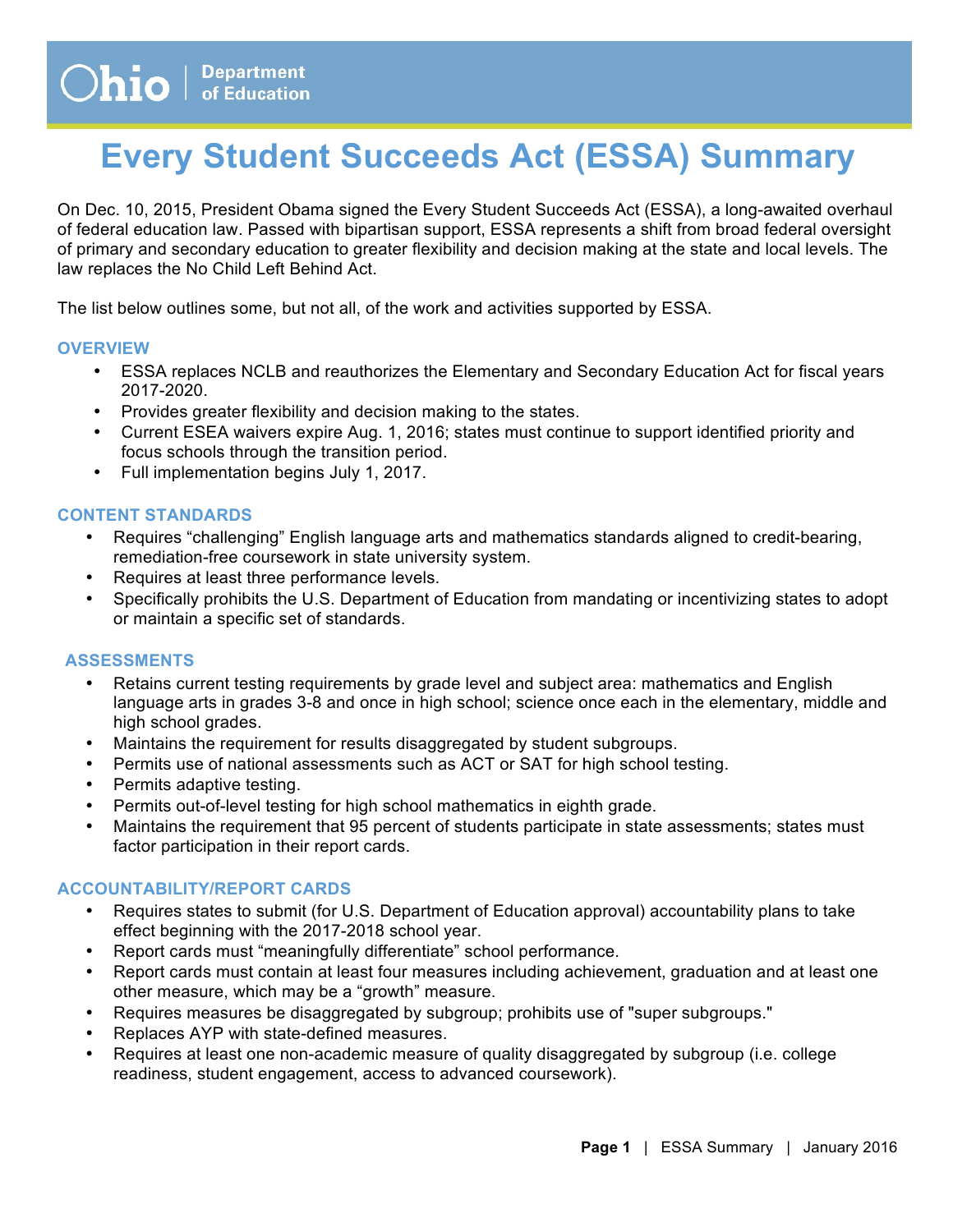- Academic measures must be weighted more heavily than nonacademic measures.
- Requires short- and long-term goals to close achievement and graduation gaps.

## **ENGLISH LANGUAGE LEARNERS**

- Moves accountability from Title III to Title I for English language learner students.
- Retains states' inclusion of English language learners' test scores after being in the U.S. one year.
- U.S. in schools' ratings; requires English language learner students to take both English language arts • Permits, but does not require, states to include English language learners' scores for the first year in the and mathematics assessments.
- • Requires a measure of growth for English language learner students in year two in the U.S. and beyond.
- • Beginning with the third year in the U.S., English language learner students' scores are treated the same as other students.
- • States must establish standardized, statewide entrance and exit procedures for English language learner identification and services.

# **EARLY CHILDHOOD**

- • Creates a preschool development grant program; competitive grants ensure quality preschool programs are accessible and aligned to kindergarten readiness.
- Early childhood programs are eligible for literacy funding.

# **SCHOOL IMPROVEMENT – STATE REQUIREMENTS**

- • States must identify schools for "comprehensive support and improvement" and annually notify districts which schools require "targeted support and improvement."
- • At a minimum, states must identify schools in the lowest 5 percent of performance, high schools with graduation rates below 67 percent and those schools with persistently poor performance by subgroups at least every three years.
- States must annually notify districts when one or more subgroup is consistently underperforming.
- States must establish exit criteria for identified schools.
- • SIG grants are eliminated; states may set aside up to 7 percent of Title I, Part A funding for school improvement.

# **SCHOOL IMPROVEMENT – DISTRICT REQUIREMENTS**

- • Develop comprehensive support and improvement plans for identified schools; plans must be approved by the school, district and state.
- Engage stakeholders in the planning process.
- Requires that district plans address a "well-rounded" program of instruction.
- • Requires districts to explain how they will provide programs for homeless students and programs outside of school for neglected or delinquent children.
- • Support and improvement plans must be evidence-based, based on school-level needs assessments and address resource inequalities.
- Districts are responsible for monitoring all interventions.
- • Schools that primarily serve students who have dropped out of school or are at-risk of dropping out may be allowed differentiated improvement activities.
- • Districts may provide students with the option to transfer to another public school, including paying for student transportation costs (up to 5 percent of their Title I allocations).
- • Districts whose schools do not demonstrate significant improvement after a period of time (not to exceed four years) may be subject to more rigorous, state-determined actions.